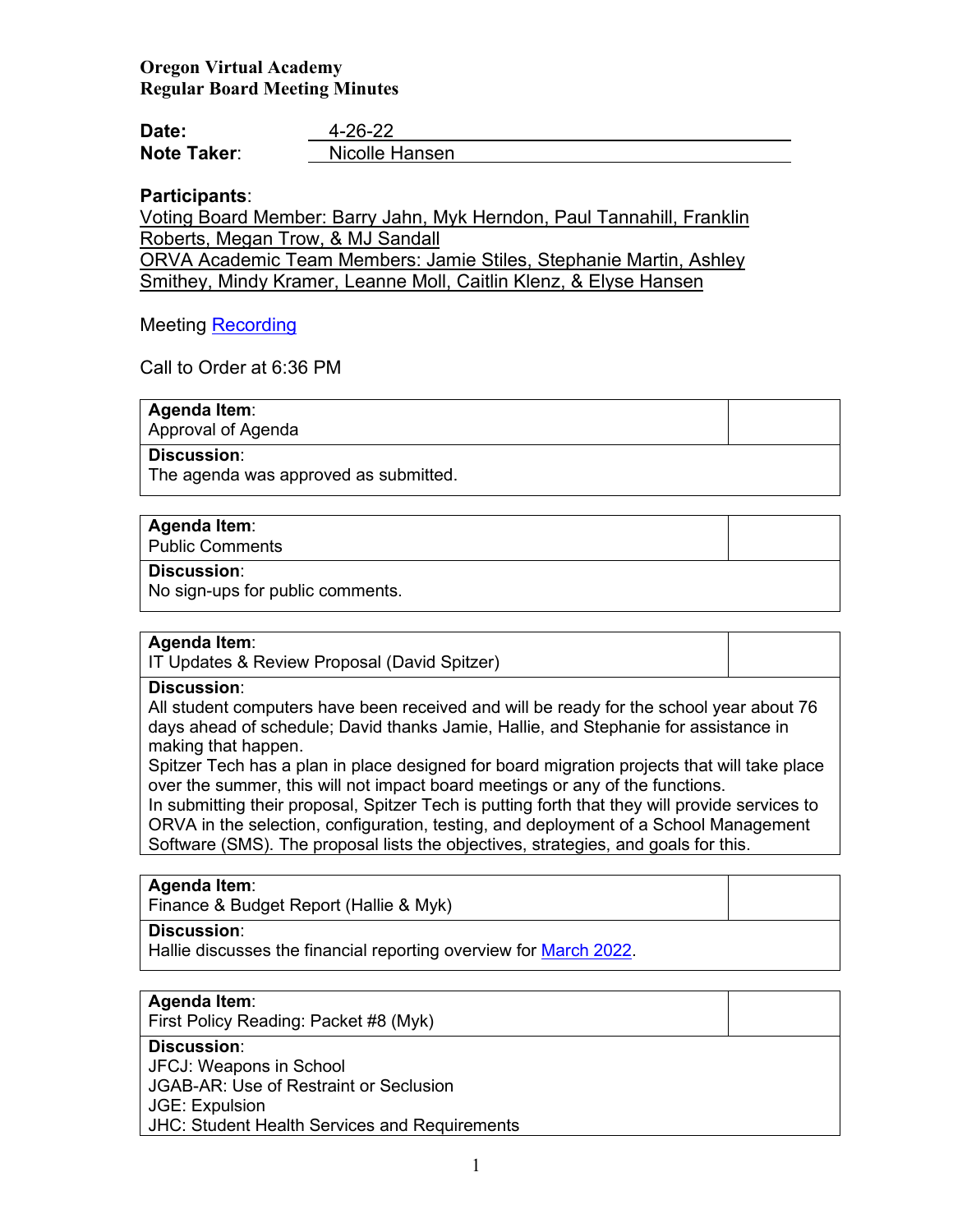JHCC: Communicable Diseases - Students JHCC-AR: Communicable Diseases - Student JHCD\_JHCDA: Medications JHCD\_JHCDA-AR: Medications JHF: Student Safety

# **Agenda Item**:

Board Calendar Committee

#### **Discussion**:

The ORVA insurance renewal packet was submitted to Arthur Gallagher by a system called Indio. All paperwork is being completed and will be presented to the board in May for approval.

In the meeting with NBSD, it was a consensus decision to defer the charter renewal for one year and will likely sign one more temporary MOU while Superintendent Kevin Bogatin works on the permanent charter agreement; Hoping to have the process complete by spring 2023 and have a new multi-year renewal.

OSBA Policy Updates:

\*One more substantive packet to be read through

\*Jamie & her team can go through and edit certain policies over summer

\*Edits that need to be done to change the administrator title from "Head of School" to "Executive Director"

We are currently in interim audits; interim audit paperwork is being worked on and the financials piece of the audit is being completed. All audit paperwork is due by Friday, May 6th. The audit will be finalized and then be presented to the board.

Culture Amp engagement survey to be sent to staff in June before the school year ends. Barry, MJ, and Myk to meet as a committee to discuss ED Eval, preliminary goals, meet and share calendar with Jamie, discuss July goals and strategic plan.

22-23 School Year Calendar to be worked on and completed for the board by June.

### **Agenda Item**:

Adjusting Board Member Terms

#### **Discussion**:

Board members' terms have been changed and documented: Barry Jahn: 2022-2025 Myk Herndon: 2021-2024 Paul Tannahill: 2021-2024 Franklin Roberts: 2020-2023 Megan Trow: 2020-2023 MJ Sandall: 2020-2023 Steven Isaacs: 2022-2025

### **Agenda Item**:

ORVA Team Topics

### **Discussion**:

Jamie thanks the ORVA crisis team for the care and compassion to staff and students following the passing of a student. The crisis team consists of Ashley Smithey, December Tueller, Karen Ganje, & Michelle Anderson; Jamie celebrates them for going into action successfully and making sure everybody had what they needed.

Jamie thanks Ashley Ptaszynski as she has been preparing for prom and had put together ORVA's first annual Read-a-Thon, which raised over \$600 for a local charity.

Jamie also discusses Enrollment and Re-Registration updates, Staffing updates, attendance/outreach, withdrawals & truancy, goes over the Staff Exit Survey that Insperity sends out to ORVA staff that resigned, and upcoming events.